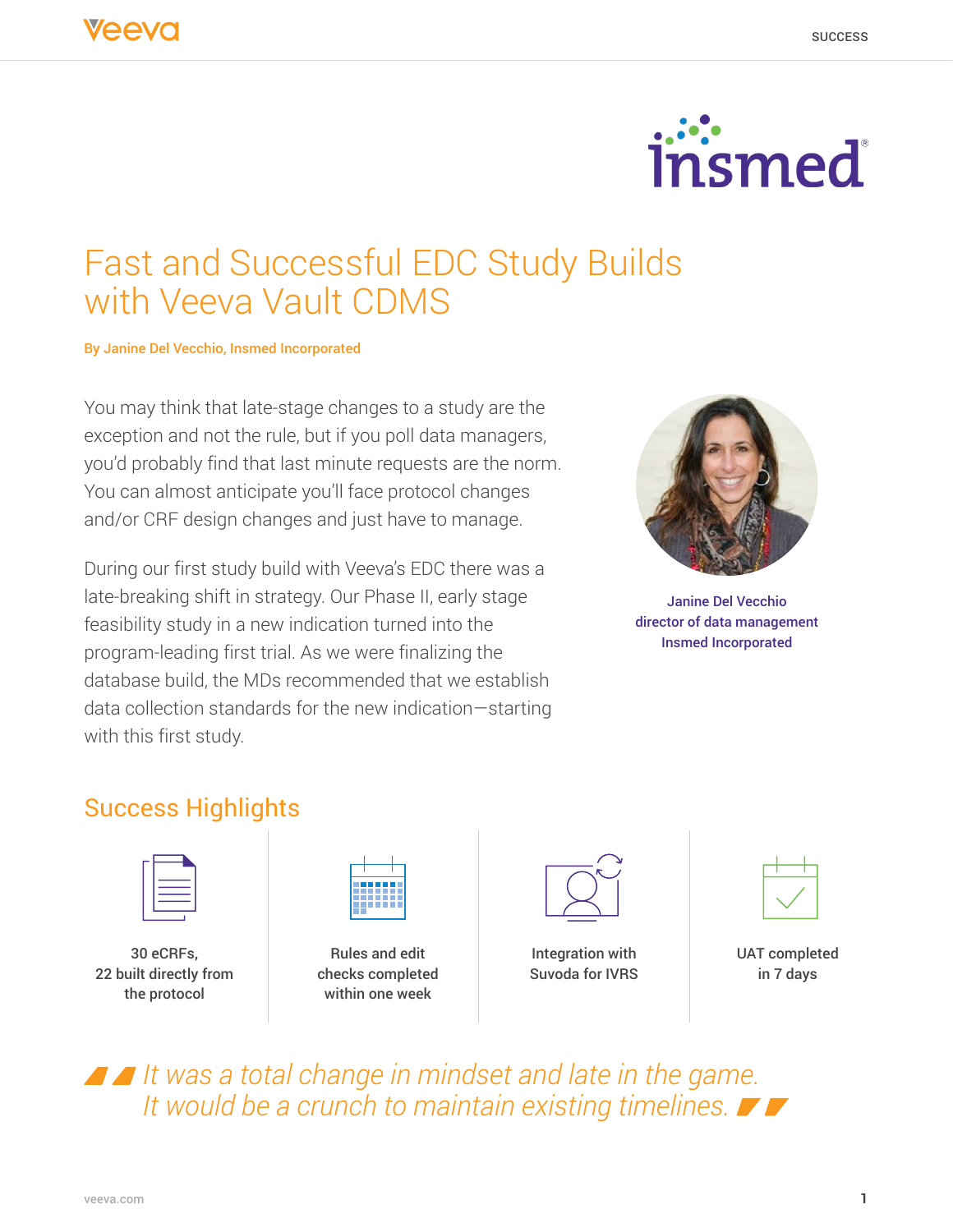

**Given the new challenge, we were thankful that our Veeva team was so dedicated and responsive. They never left our side and dug in deep to immediately address each requested change. In a time like this, it would have been easy to panic and make silly mistakes. Instead, everyone was executing beautifully.**

#### **INSMED – AT A GLANCE**

Headquarters: Bridgewater Township, NJ Year Founded: 1998 Employees: 400 Global Presence: 7 Countries Ticker Symbol: INSM (Nasdaq)

### The People, Processes, and Technology that Made it Possible

The onsite development of case report forms (CRFs) was particularly helpful. We got to see in real time, what the proposed changes looked like. There was lots of back-and-forth between the Insmed functions, "Is this what we want? No, could we make it look like this? Oh, well, on second thought… let's make it this way." All of that was implemented right in front of our eyes, which was extremely helpful to making decisions and hitting our deadline. Veeva contributed ideas and made recommendations during these discussions; their first-hand clinical experience and expertise designing CRFs proved invaluable.

*An Interactive Design Review Meeting with Real-time Updates to the Study*



Veeva's lead configuration specialist was a data manager herself, which was demonstrated by her sound advice. Her input was highly regarded and sometimes a tie-breaker. Our objective was to develop CRF designs that would make data collection user friendly and avoid confusion for our sites. Sub-optimal data collection designs can at times be the outcome when EDC programmers work strictly from specifications, therefore having a team that understands data management was really awesome and helped us achieve our objective.

Throughout the development process, we were in close communication with Veeva. Rather than use email which would have been difficult to keep track of the entire picture, we kept a shared CRF change log. Our team used the log to specify requests and Veeva used it to implement the updates or request clarifications and track completed work. We also had direct access to Veeva's development sandbox, so we could review and approve the updates as work progressed. The shared view allowed both teams to move quickly and kept us in lockstep regarding what had been implemented and what hadn't.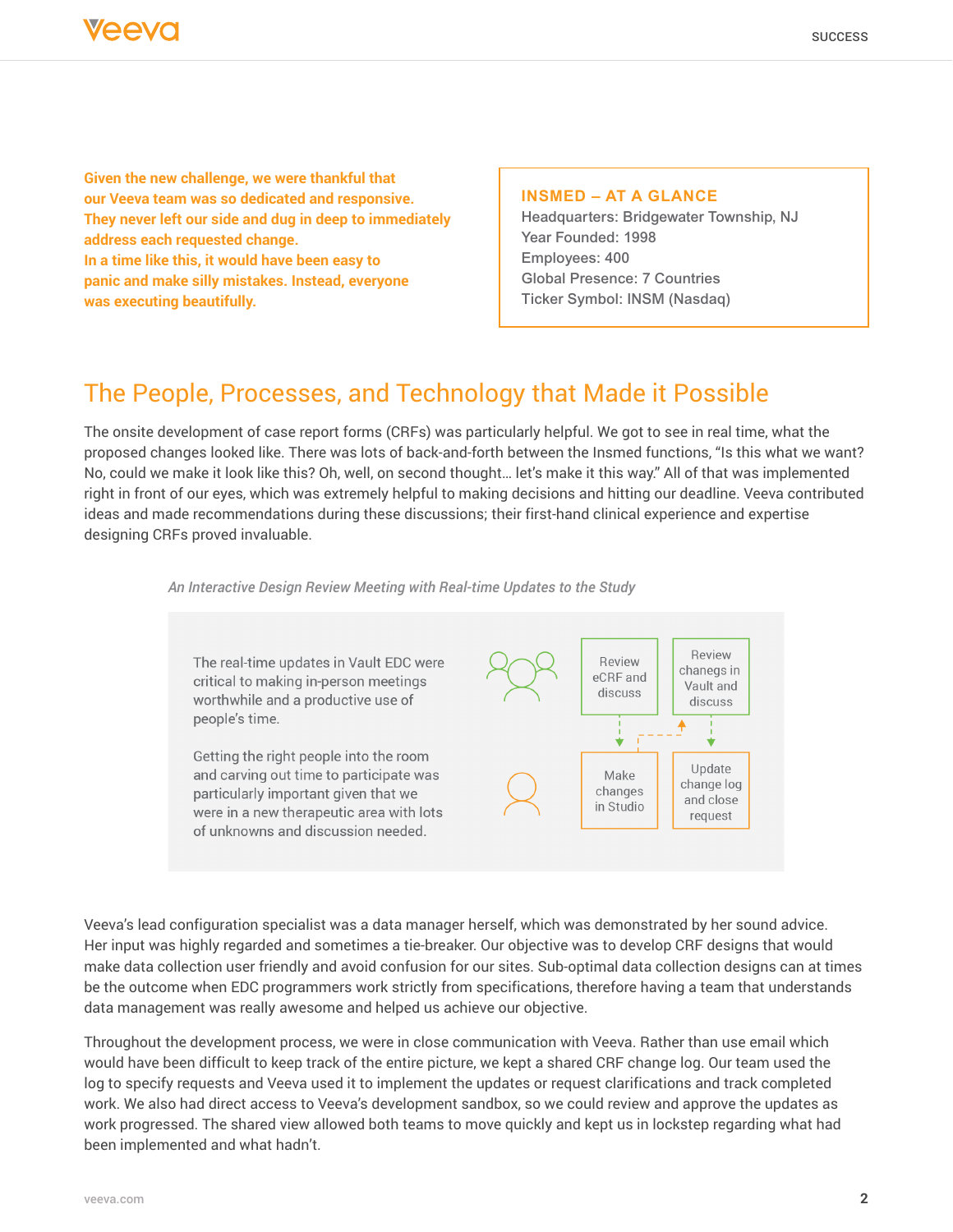## **Conclusion**

Even with a change in approach affecting CRF designs, we still hit our deadline. Huge kudos go to the Veeva CDMS team. If it weren't for their dedication, we never would have made it. We're so appreciative for Veeva's commitment to our success.





### Overview: An Agile Design Process for Insmed's Study with Veeva Vault CDMS